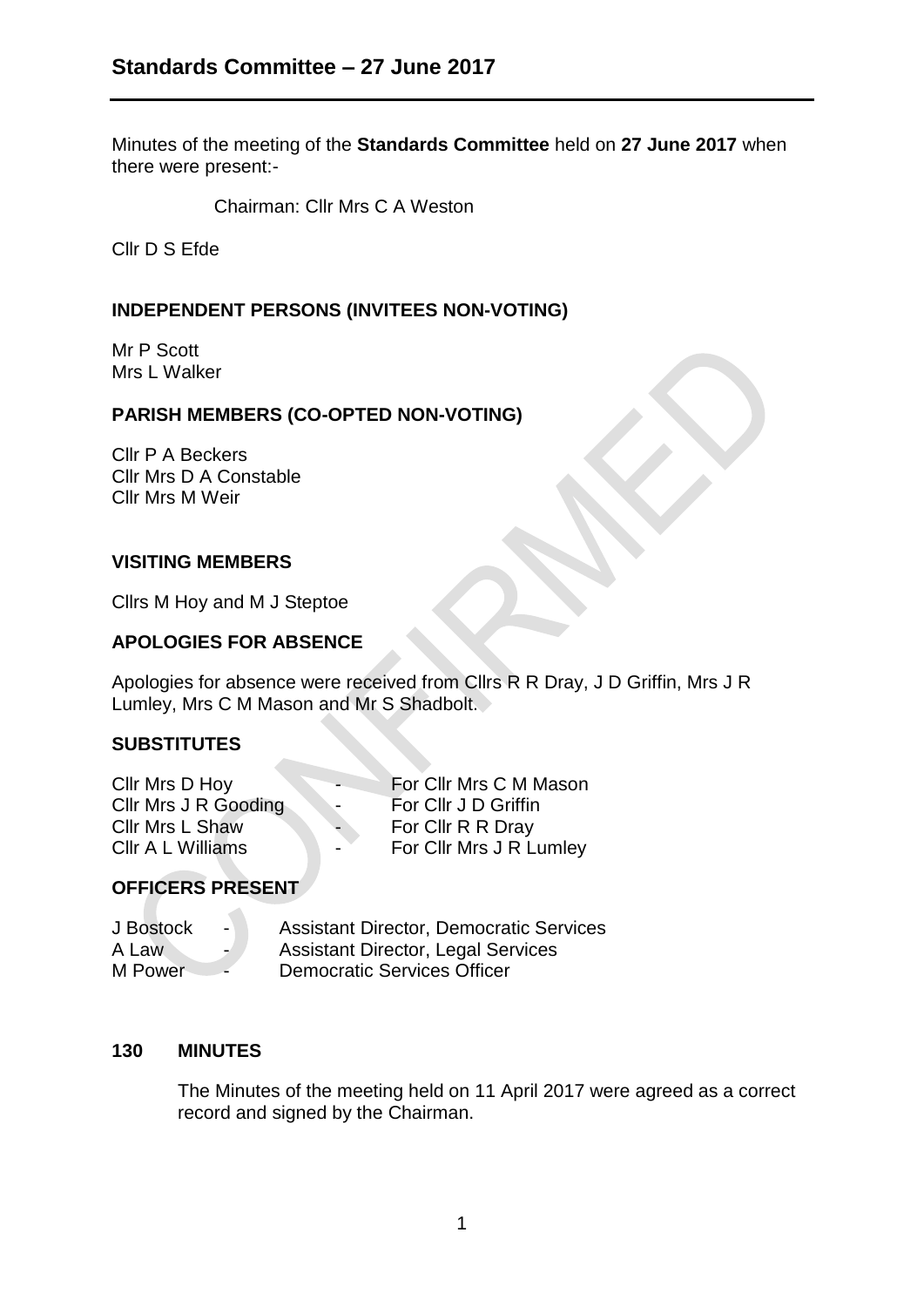#### **131 LOCAL INVESTIGATIONS AND DETERMINATIONS – ANNUAL SUMMARY 2016/17**

Members received the annual summary of local investigations and determinations dealt with between April 2016 and March 2017.

#### **Resolved**

That the annual summary of local investigations and determinations for the 2016/17 Municipal Year be noted.

### **132 MEMBER LEARNING AND DEVELOPMENT**

Members considered the report from the Assistant Director, Democratic Services relating to Member Learning and Development.

During discussion the following was noted:

- There was insufficient officer resource to offer additional bespoke planning training courses for Parish/Town Councils across the District.
- Some of the smaller Parish Councils had advised that the charge of £40 per attendee at District Council Member training sessions after the first space (for which no charge was made) was a deterrent to attendance.
- The issue of distance of travel for some of the Parish Councils to the Council offices in Rayleigh may contribute to the low attendance at District Council Member training.
- The Essex Association of Local Councils offers training courses at a cost, which are designed specifically for Parish/Town Councils, and could deliver courses at locations locally.
- Essex County Highways could be requested to provide a course on the Local Highways Panel as part of next year's training programme; Parish/Town Councils would be invited to attend.
- Code of Conduct/Standards training is offered completely free of charge to Parish/Town Councils due to the fact that the District Council's Code of Conduct is adopted by all Parish/Town Councils in the District. In 2017/18 three separate sessions of Standards/Code of Conduct training had been arranged by the District Council to provide increased opportunity for both District and Parish/Town Councils to attend.
- There could be an issue with only one free space being permitted for the bespoke planning training courses for Parish/Town Councils as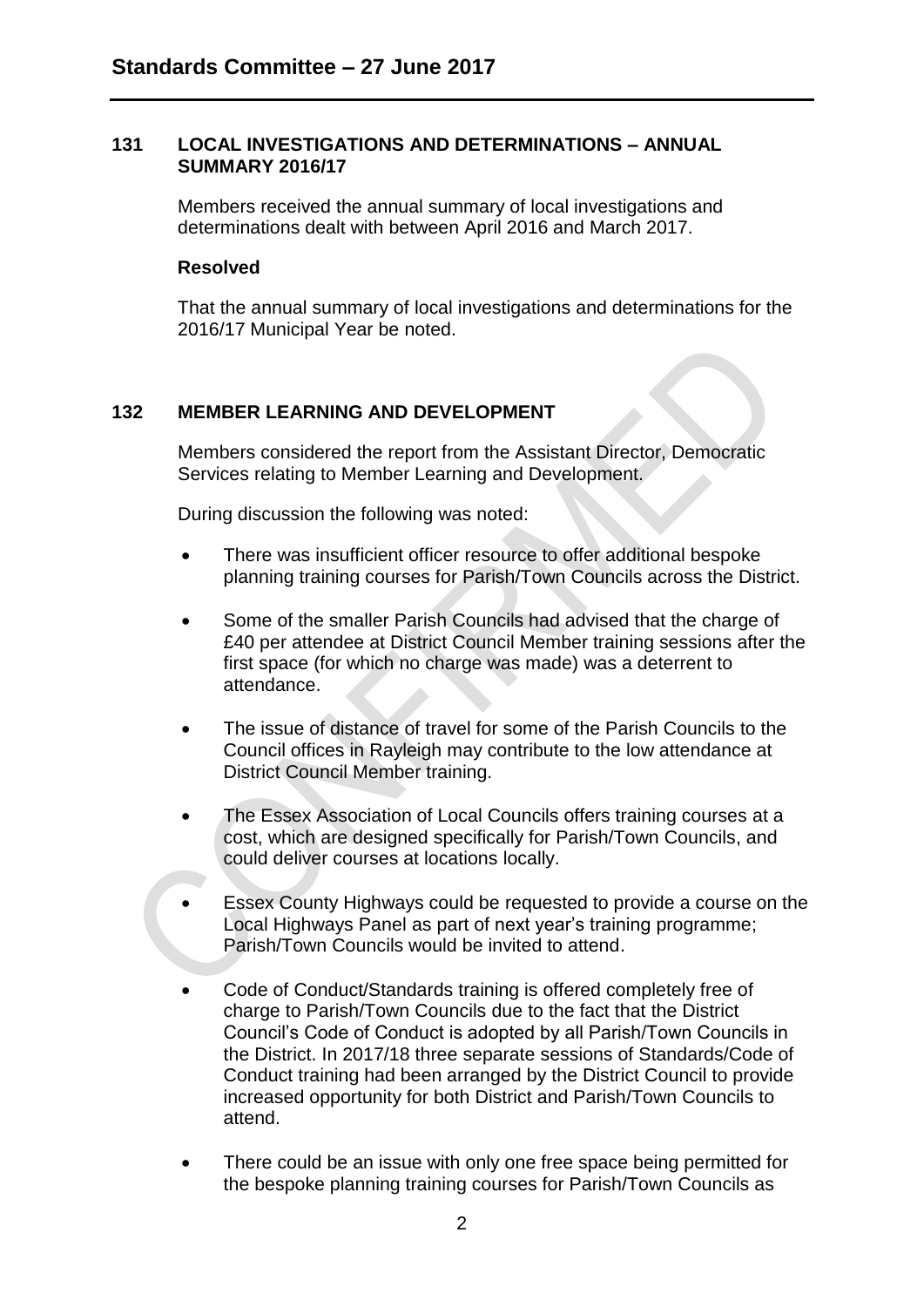planning matters may be technically difficult to disseminate to other **Councillors** 

- A request that the topics of material planning considerations, permitted development and building in the green belt be included in the annual planning training for Parish/Town Councils would be fed back to the Assistant Director, Planning and Regeneration Services.
- The primary purpose of the District Council Member training programme was to provide training for District Councillors.
- Information on which of the Parish/Town Councils had attended training during past years was available.
- The District Council as the local planning authority had a different role to that of Parish/Town Councils; therefore, it was not appropriate for Parish/Town Councils to attend District Council planning training.
- Parish/Town Councils could benefit from attendance at District Council Development Committee meetings as a way of gaining knowledge of planning matters.
- An approach could be made to the Rochford Hundred Association of Local Councils to stress the importance of a representative from each Parish/Town Council attending bespoke Parish/Town Council planning training.
- Although the role played by Parish/Town Councils in the planning system as a consultee was recognised, it is not within the remit of the District Council to provide additional planning training for Parish Councils.
- The options for e-learning and DVDs for planning training would be explored with planning officers.
- The option of holding the forthcoming Parish/Town Council planning course in a venue in the east of District would be explored. The cost of using venues in the east of the District for Parish training courses would be provided.
- The background to the introduction of the £40 cost to Parish/Town Councils would be provided.

# **Resolved**

(1) That a report on the availability of on-line/DVD training be made to the next meeting of the Committee.